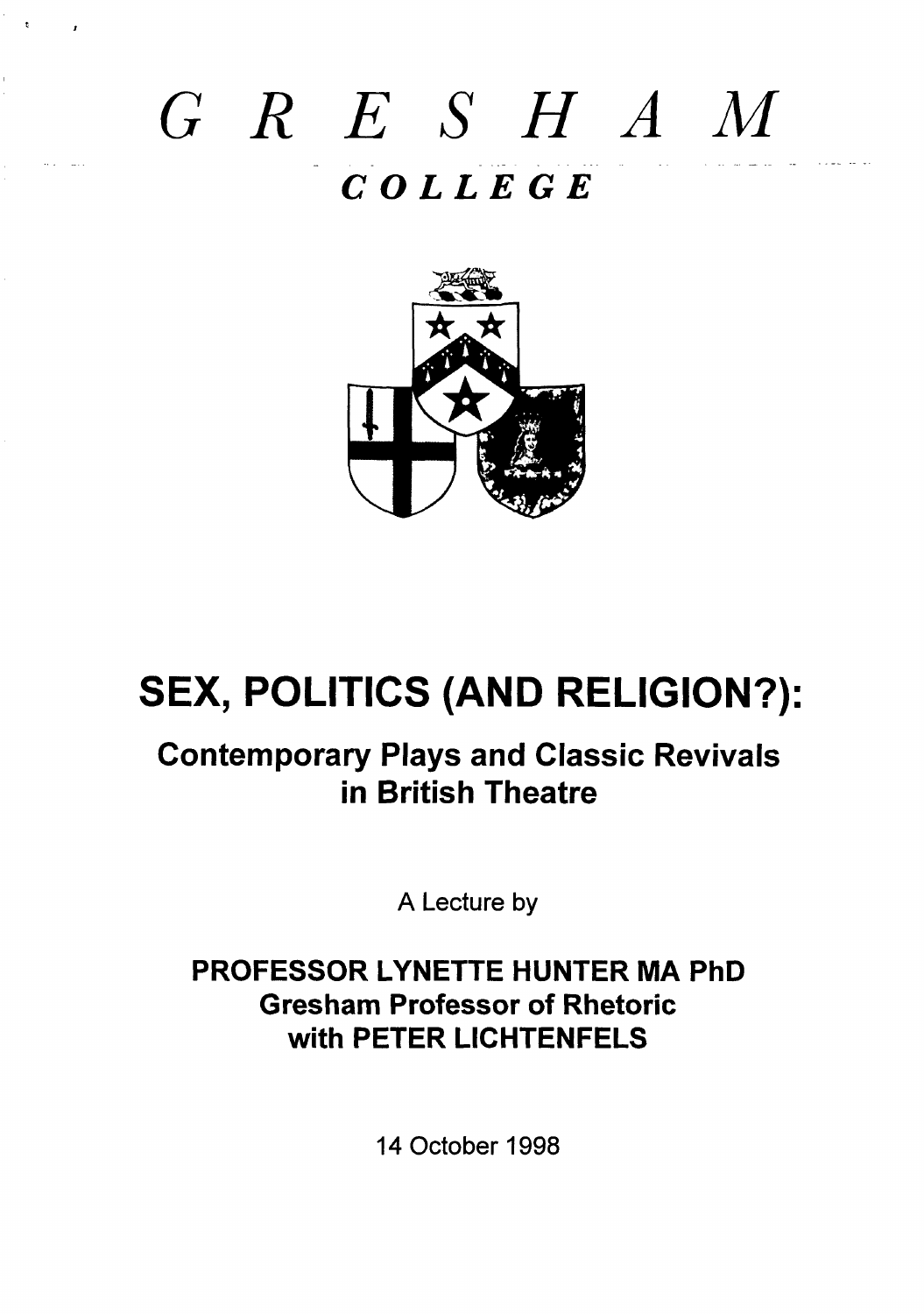# *GRESHAM COLLEGE*

 $\sqrt{ }$ 

## **Policy & Objectives**

An independently finded educational institution, Gresham College exists

- to continue the free public lectures which have been given for 400 years, and to reinterpret the 'new learning' of Sir Thomas Gresham's day in contemporary terms; .
- to engage in study, teaching and research, particularly in those disciplines represented by the Gresham Professors;
- to foster academic consideration of contemporary problems;
- to challenge those who live or work in the City of London to engage in intellectual debate on those subjects in which the City has a proper concern; and to provide a window on the City for learned societies, both national and international.

Gresham College, Barnard's Inn Hall, Holbom, London ECIN 2HH Tel: 01718310575 Fax: 01718315208 e-mail: enquiries@gresham. ac.uk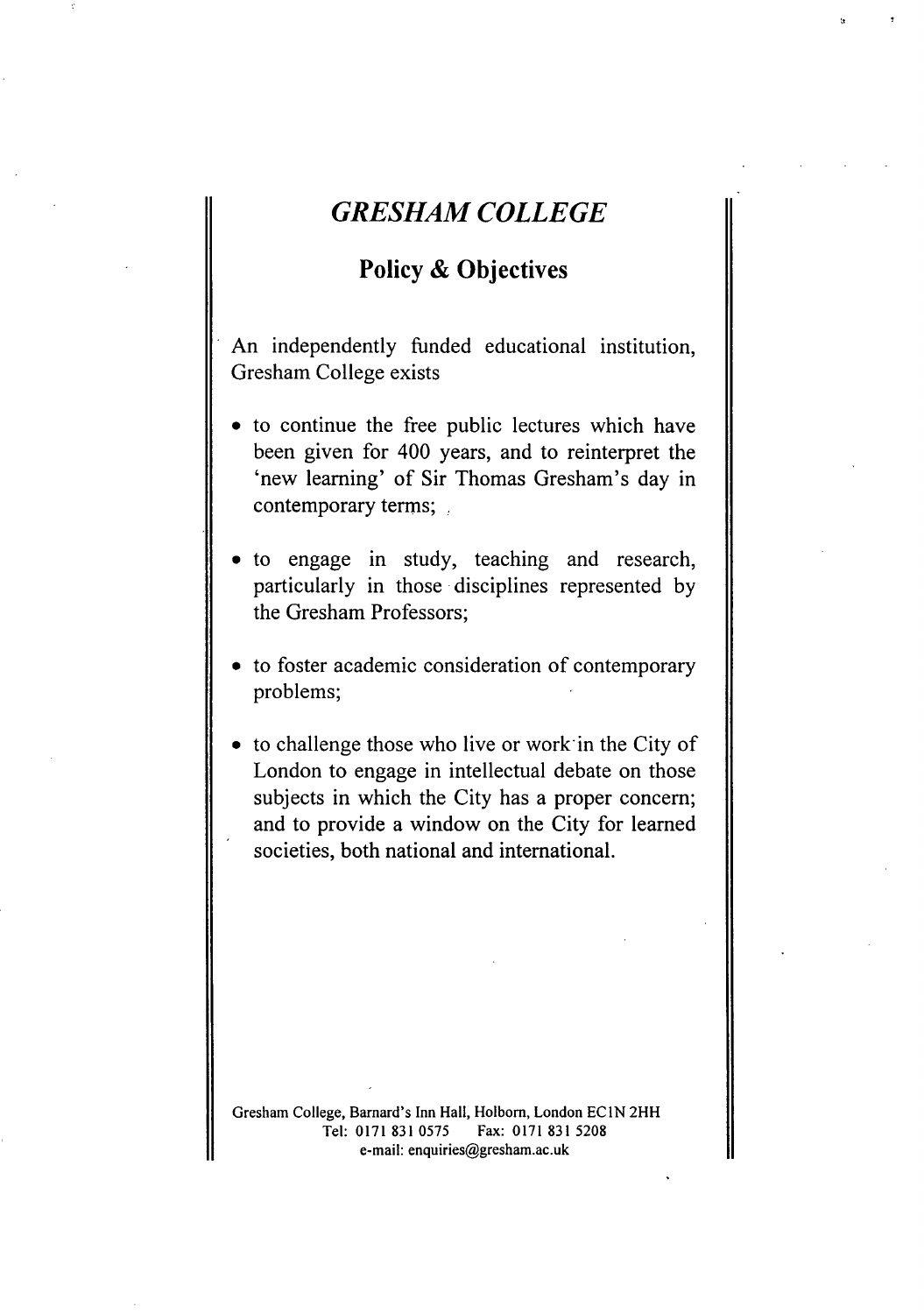## **Sex, Politics (and Religion?)**

## **Professor Lynette Hunter, with Peter Lichtenfels**

I should preface this lecture with a disclaimer: unlike the other lectures that I have given, and will give, at Gresham, today's lecture and that of next week are coming from my experience as a fairly ordinary theatre-goer over the past 15 years. Once upon a time I had a lot to do with the stage, directing, stage managing, makeup, and acting, even a little professional acting, and for many years I wrote reviews for newspapers and magazines. But for the past few years I have gone to the theatre much as anyone else with a particular interest might, and from that experience I have gathered an increasingly long list of questions. Most pressing is the question: why do I find so much current theatre in England without challenge or enjoyment.

Unlike the other lectures, the current duo do not attempt to offer leading-edge research. Instead, I must thank all the directors, actors, writers and designers who have offered observations, comments and analyses in response to some of my questions - the list not including stage managers, for which I apologise, nor dramaturges, that significant absence from the British theatre scene. In particular I want to thank theatre director Peter Lichtenfels for all his help, and Maria Delgado for useful and informative suggestions.

What I would like to do is turn to two waves of British theatre over the past 30 years, that of new writing and of classic revivals, to build a background for some of my questions  $-$  I'll be talking about other areas next week. Both areas under discussion this week are concerned with political authority, and more and more with the regulation of sexuality. Possibly the only thesis I think I would like to advance is that increasingly sexuality is being used as the site for examining political authority. Further I would also like to pay some attention to the growth of artistic conservatism that grew up under the Thatcher government in the 80s, especially alongside the government's attempt to reign in the theatre during that period, which had enormous impact on the development of theatre for today.

If we look back on the 70s, it's clear that there was an extraordinary amount of immediate, in-your-face political theatre going on. This is the decade of David Hare, David Edgar, Howard Barker, Howard  $-1$ -"-" ..:. Brenton and Caryl Churchill. Because the repertory companies did not produce new work, and had not begun to organise the studio spaces, many of their shows were initially put on by the Royal Court or by small touring companies such as Foco Novo, Joint Stock, Freehold, 7.84, or David Hare's Portable Theatre. These companies were almost by definition groups of people committed to something political or social or aesthetic – the post WWII equivalent of the early  $20<sup>th</sup>$  century manifesto movements, although only Barker and Churchill could be said to follow the emphasis of those earlier movements on the questioning of established formal and dramatic structures and their ideological implications. Yet by the early 80s far less of this work was around, and my first question asks 'why'?

#### WHY THE DEARTH OF SMALL COMPANIES

#### WHY THE DEARTH OF TOURING COMPANIES

One reason concerns the touring groups, which suffered systematic destruction during the 80s, at the hands of local councils squeezed by the new government cuts. Not only did overtly critical political companies such as 7.84 (7% of the population own 84% of the wealth) come to an end during this period, but also companies such as Gay Sweatshop. The demise of the GLC, which had an admirable record of funding small group projects, meant that many London companies and, importantly, London venues for small productions such as the Half Moon Theatre or the Open Space, were forced to close. Not that this is conspiratorial. Local government cuts are easiest to make on what appear to be 'leisure' facilities, but the net effect was that committed individuals lost an important structure within which to work. This outcome may or may not have been predicted. At roughly the same time, early to mid 80s, the Literature section of the Arts Council voted itself out of existence (an occurrence now happily rectified). Even before they did so, their policy, according to their chief officer at the time, was not to fund writers unless they were well-established, because, after all, one would not know if they were any good if they were brand new to the job.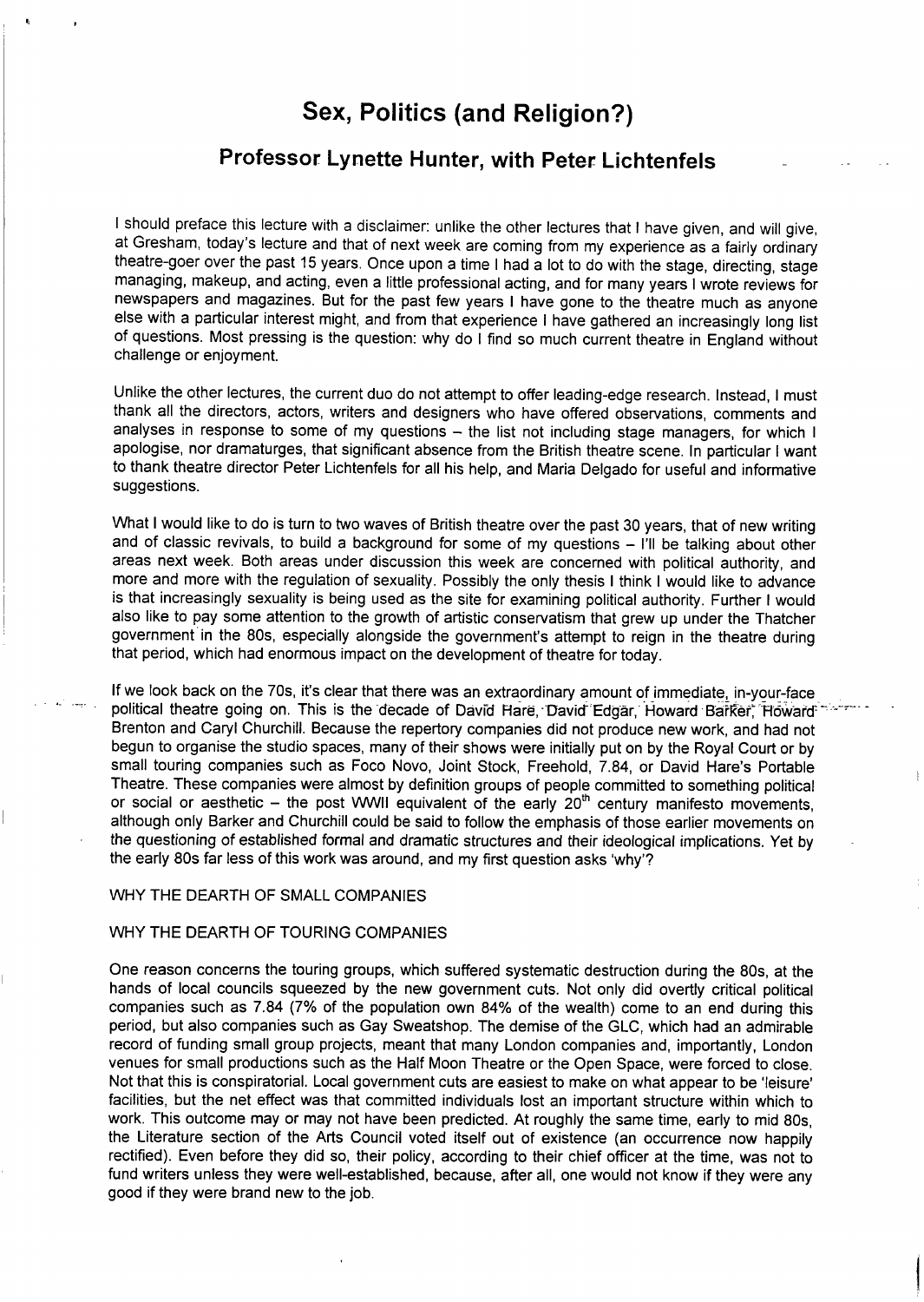More interesting, the funding did not disappear entirely. Much of it was reinvested in buildings, central civic monuments to culture, with the civic council committee structure. Theatre boards found themselves becoming much more powerful, as they became responsible for the large capital investment in what were often city centre buildings and land, and ultimately- answerable to- agovernment with a much more hands-on approach to policy implementation that involved 5-year inspections and assessments.

This kind of institutional theatre, as I will discuss next week, can work in many different ways, but the primary drive of English theatre boards has been to producing a commercially viable building. Again, this is not necessarily conspiratorial or intended, but with boards of some larger theatres being made up of as many as 27 people, the artistic and fiscal conservatism of policy was almost inevitable. In fact what happened was directly parallel to what happened to printing in the 16<sup>th</sup> century when control of the press was effected largely through control over the printing houses: if you control these capitalintensive locations, you don't have to worry about controlling the writer, the actor, the director. Indeed, the post of Artistic Director, which usually ran in parallel with an Administrator but with the weighting toward the Artistic Director, at the end of the 80s changed into the now common role of an Executive Director appointed by a board, with the Executive Director in turn appointing a director for a season or a production, or indeed working at longer term with them but still remaining the primary contact with the board.

Some of the freedom of the productions in the 70s resulted from the aura generated from the end to theatre censorship in 1968. But as the case of Howard Brenton's The Romans in Britain, testifies, the mood was quite different in the early 80s. As Richard Boon, points out in his excellent study of Brenton's work, the media response to the play was 'verging on the hysterical'. To refresh our memories, Brenton's play uses a scene of explicit homosexual rape as part of its exploration of the brutalities human beings are capable of in the name of greed, power and colonisation. Having being tipped off by journalists from the Daily Mail, Sir Horace Cutler, conservative leader of the then GLC and member of the National Theatre Board, went to attend the last preview of the play. He and colleagues staged a walkout shortly before the first interval, and the following day Cutler sent a telegram to Peter Hall calling the play a disgrace to the National .Theatre, and threatening the theatre's funding. In the event the GLC did then decide against increasing its grant to the theatre, effectively creating a 15% cut in subsidy. In the aftermath, the play became a focus for a number of right-wing pressure groups, and notoriously, the object of Mary Whitehouse's prosecution of the director Michael Bogdanov. A loophole  $\mu_{\text{max}}$ in the 1968 Theatres Act on censorship allowed the prosecution a case, but they unexpectedly withdrew it, leaving the judge having delivered a ruling that is still in place, a ruling as Richard Boon puts it, 'in conflict with the spirit and substance' of the Act. I offer the detail of this case to indicate how effectively the shift toward buildings and away from people, can affect the kind of theatre that occurs in our society, not the least because the theatre building becomes a site for big 'P' politics: Caryl Churchill's Serious Money lists a board membership of the National Theatre as a prerequisite to political credibility. The Remans still has not had any other professional production.

#### IS THERE STILL CENSORSHIP ON THEATRE. IF SO WHAT DOES IT TELL US ABOUT OUR SOCIETY?

At the same time that smaller companies were going to the wall, and theatres were becoming buildings, many of the high profile men in the theatre world, actors, directors, writers, were moving into opera, film and television. Again, I would like to ask 'why'? The theatre is a distinct medium. Opera does not work the same way, and film and television are quite different media. So why do we have this consistent shift sometimes into two-track careers, but certainly away from the theatre alone? Was it because these men were approaching, if not well in to middle age, and looking for a more substantial income, thinking about their pensions (we must not forget that these people are self-employed)? Was it because the theatre was gradually losing status? After all, it was also during this period that women began to move into the theatre as directors, writers and designers. This may have been a result of several years of hard won equal opportunities lobbying from the women's movement, or it may be that women are simply more willing to take poorly paid, unstable and part time jobs. And we know from many examples in other places such as computing or medicine, that a sure sign of the downgrading of any profession is the ease with which it will allow women entry.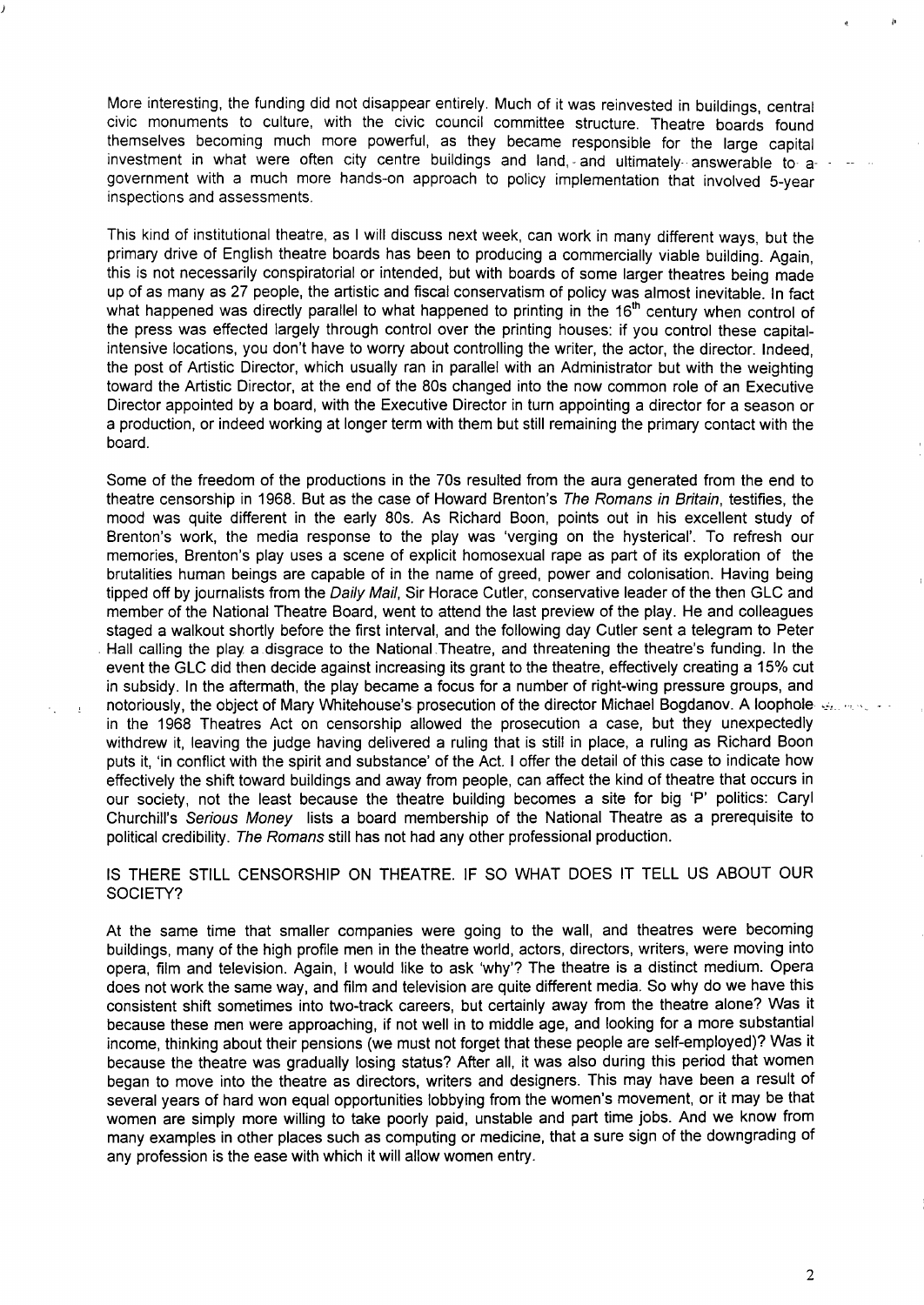#### WHERE DO WOMEN FIT IN BRITISH THEATRE? WHY SO FEW DIRECTORS AND DESIGNERS? (AND WRITERS?)

e

Perhaps a number of the men shifting their careers saw film and television at least as a way of getting into contact with a much larger audience? It may be significant that much political drama of the 80s happened on television: Alan Bleasdale's Boys from the Blackstuff or his GBH, the series A Very British Coup, or Bob Peck's record of acting in television drama concerned with the anti-nuclear movement, ecology and so on. But apart from Bleasdale's phrase 'Gizza job', the keynote of actor Bernard Hill's desperate attempt to keep his family together, which became for a while a signal criticism of a government that had also just said 'get on yer bike', the television productions of political drama were often double-edged. Yes, they could be immediate, challenging millions of people to reassessments, but at the same time they existed in a medium that was contained inside a box in people's living rooms, could be turned down, turned off, taped, and taped over when the excitement had died away, in other words, it could be controlled.

#### IS TELEVISION REALLY REACHING A MASS AUDIENCE WITH A POLITICAL MESSAGE, OR IS IT SIMPLY GETTING DILUTED?

The one thing that you cannot do with theatre is control its physicality. The actor is there, in front of you, in person, with her/his body mediating all the social, spiritual and sexual crises of the moment. From the earliest records of theatre activity like the Dionysian movements that inspired the classical Greek theatre, through to the Renaissance with its continual anxieties over the body of the actor -- the Iabourer's body that might impersonate a king! the man's body that might behave like a woman! and then be a woman behaving like a man! -- the theatre has consistently celebrated the potential of human beings for change, even radical change, by putting the human body in interaction on stage and worrying about and rejoicing in its ambivalence. Television does other important things as a medium, but the audience is in a very different relation to the performances it mediates. What it does allow for is a scope that modern dramatists do not seem to have been able to imagine for the contemporary stage.

Coincident with the shift in career structure and the change in the approach to theatre funding in the 80s, came an exponential increase in the production of classic revivals, especially of Shakespearean drama. One of the first theatres to make the breakthrough in the 70s into large scale classic drama was the Glasgow Citizen's Theatre, where Philip Prowse, Giles Havergal and Robert David MacDonald, began staging a series of mainly Jacobean tragedies. Prowse's radically experimental design, was to produce visually spectacular shows - parading frocks, as it has been called. This did not happen overnight, but after a period of disastrous audience attendance. The theatre decided, in response, to see what would happen if Prowse was given a free imaginative hand, and if the tickets were reduced to 50p. Audiences began to come, learned to love it, and gradually (and reluctantly) ticket prices were increased to £3 over an 8 year period. If we think for just a moment of the distinction made by Robert LePage, when he was speaking here in Gresham two years ago, between the English word 'audience' and the word used in nearly every other European country, 'spectator', it may just be that for the first time a British audience was being asked to think in terms of the visual as the most important conveyor of meaning. By 1981 Théâtre de Complicité had arrived with its combination of mime and words, significantly, as I shall suggest next week, coming from training in a European context with Jacques Lecoq, Phillipe Gaulier and Monica Pagnaux. Complicité, along with Cheek by Jowl have, arguably, had the most profound influence on new directions in British theatre over the past 15 to 20 years. And, as Maria Delgado pointed out to me, Michael Billington reported last December that both companies have talked of leaving Britain, with Declan Donnellan being offered the directorship of the Moscow Arts Theatre.

#### WHY DOES BRITISH THEATRE LACK THE VISUAL?

The Cits' use of the visual drew on religious spectacle, of which there is much, but also on the then recent experience of 10 to 15 years' of rock concerts, and slightly longer of television. For those of us who taught through from the 70s to the 80s, the sudden sophistication of students in the area of visual narrative, a sophistication that seemed just to 'arrive' in the 80s, was startling. Of course it was related to the visual education that this generation had received for the previous 20 years in television and film, gained inexorably by watching these media nearly every day of their lives, and often for several hours a day. Yet parallel with this intense visual education, the 80s saw huge cutbacks in the Theatre in Education programme, and I would suggest that many young people were as a result learning not how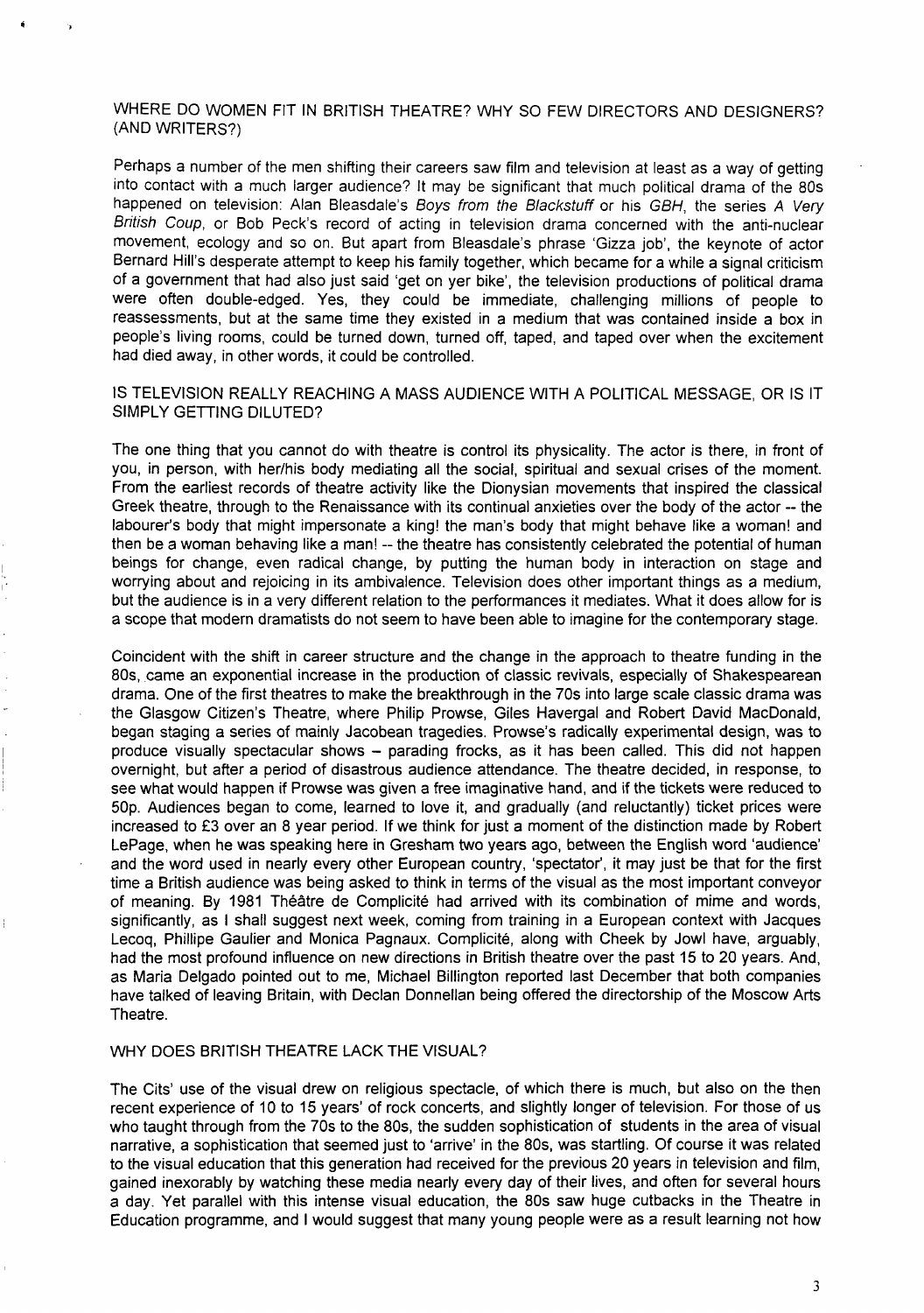Education programme, and I would suggest that many young people were as a result learning not how to become theatre spectators, but theatre voyeurs. An informative parallel here would be with theatre in Europe, especially eastern European countries, where there are extensive theatre companies for young children, children, young teenagers and youths, which instill a habit of going to the theatre, as well as offering an education in a wide variety of theatre techniques and skills. Audience skills are learned, not natural.

,,, !,

But spectacle alone cannot explain the upsurge in classic revivals of the 80s. Classics provide both audience and theatre company with the possibility of exploring cultural traditions at a time when traditions are radically changing and under threat. They offer <sup>a</sup> clear modernist analogue for the **stage,** in that they convey a structure that can then be dismantled or deconstructed to whatever extent is desired, yet their relatively stable text always insists on some predictable form. And the 80s were intensely uncertain times, particularly uncertain economic times, framed by a growing awareness of the global implications of British interests, and a profoundly authoritarian government. One point made by Maria Delgado, is that the production of classics allows the director and others working on a production, to work with no playwright looking over their shoulders. While this can be liberating, it also removes one of the primary tensions that links a play with immediate social issues, with the result that the production can also move toward the banal and the making palatable. On the other hand, the large casts and often large landscapes of classic drama allow for a breadth of inquiry that contemporary drama, curtailed by finances to very small casts and short rehearsal periods, does not encourage. The use of classic drama, implicitly conservative, can become subversive. It permits people to criticise in oblique ways that cannot immediately be dismissed, and may even make possible the saying of something that otherwise could not be spoken. In a sense the classics offer an allegorical ground for sorting out contemporary problems – allegory always being the genre for responding to political authoritarianism and control. Writers such as David Pownall, Caryl Churchill or Claire Luckham, tapped directly into allegory in their new plays, as did writers such as John Byrne with his curious hyperreality of the surreal domestic drama, a combination of Beckett and Pinter. These 80s writers are quite different from the 70s realism of say Tom McGrath and Jimmy Boyle's play The Hard Man, although they draw immediately from the one dramatist whose work continues to inform current writing, Edward Bond.

#### CAN THERE BE POLITICAL PLAYS FOR THE 90S? . — — ... ..-— —.—.

In pragmatic terms, classic revivals were also better suited to the theatre as a 'building'. They needed larger casts, and more money, which could only be earned by bigger theatres. Furthermore, these large scale dramas often covered the extra costs by working through co-productions. For various reasons that I would like to expand on in the next lecture, co-productions are often more conservative in approach, and frequently aim to glorify the 'production' rather than the play. But more immediately, a classic drama is much easier to put before a board: it is traditionally tried and tested, safe, recognised by the audience. This was so especially in the case of Shakespearean drama. A number of factors have lead to the predominance of Shakespeare productions in the UK, one being simply the long history of the tradition which has given it an authority. As Gary Taylor has argued in Shakespeare Re- ..... the playwright's work has, over the last four centuries become a repository of national pride, and the little-England nationalism of the 80s could call on this identification.

After WWII the English education system began the policy of having a play by Shakespeare in the final years of mandatory education to the age of 16: 'O' level or the current GCSE. This means that since 1950 the one cultural denominator for the entire English population is Shakespeare; every child in the country has been exposed to the printed drama of this playwright, even if some of them haven't actually read it. By the 80s, the generation that had first been experimented on in this way was into its 30s, and was well-placed to pay the higher price of tickets to the larger theatres that were emerging. Shakespeare was now so much part of English culture that even touring companies could find finance to exist if they focused on his plays. Of course, once in the programme of a 'building' or a touring company, the actors, directors and designers can do what they want with it, and many productions from the early 80s were radically exciting. Nowadays they seem produced for tourism – more on that next week. But whether exciting or not, these productions are implicitly compromised by traditional structure. Just like television they are caught in a doublehanded rhetoric of consewatism and exploration.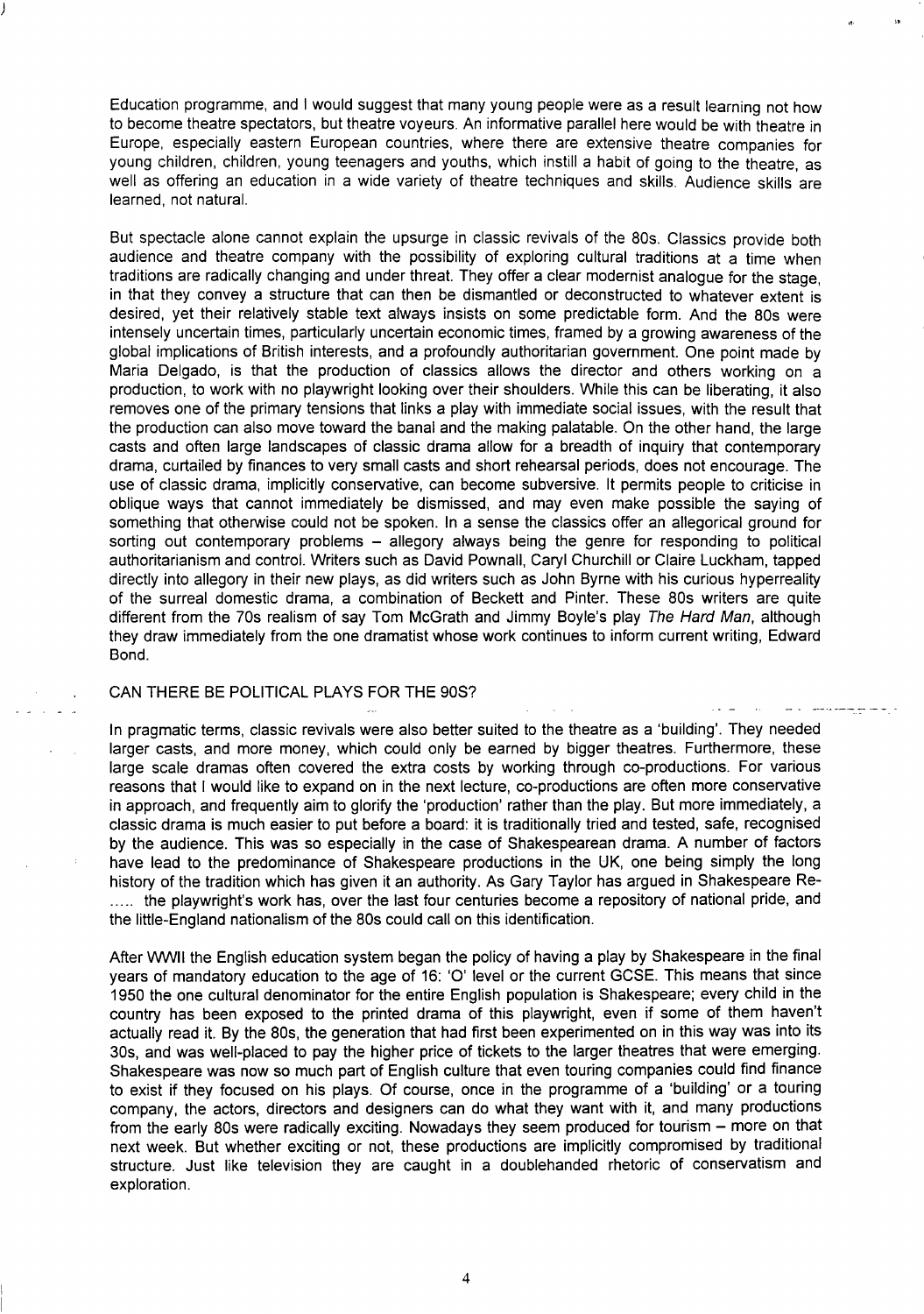A key feature of the classic revivals has been the exploration of sexuality. Most of the classic revivals have been taken from the English renaissance, restoration and eighteenth century canon, in other words they come from the 'modern' period, and have some points in common with our own and some not. They offer a titillating combination of something 'other' than ourselves yet part of ourselves: Les Liaisons Dangereuses would be a case in point, or the substantial discussion about homosexuality that has been generated by productions of Shakespeare. In common with a number of new plays from the 90s, it appears that sexuality has become the new ground of interest for contemporary audiences. Yes, The Romans in Britain used a sexual act to metaphorise the rape and destruction of colonialism, but these plays from the 90s focus on the regulation of sexuality itself, from which we may deduce ideas about political authority. From political plays in which sexuality is a subplot to illuminate or extend the political, the focus has shifted to plays about sexuality, in which politics is a subplot to illuminate or extend our understanding of the regulation of sexuality.

.1,, ,

...

Two points: first, the regulation of sexuality is of course political. Yet, second, the structure of the 90s' plays implies that the political is a stable, unchanging set of topoi underlying sexuality. It is not 'natural' but its rules, conventions, understandings, are *naturalised*, inescapable even if man-made. This structure does not imply the big political question of the early  $20<sup>th</sup>$  century -- how an individual comes to terms with the state, the anarchy/totalitarianism divide of philosophy, literature, art and politics until well after WWII. Instead, it takes state control and regulation as a given and asks how we can survive, move and possibly change within it. i see a problem with this and would like to take a glancing look at three productions that caused outcry in their time. Edward Bond's Saved outraged audiences in the early 1970s because it showed the torture and stoning to death of a baby in a pram. However, it was not the death of the baby that was so appalling about the play, but the lack of individual action. The characters appear to have bound themselves to a place where they can take no moral action, and Bond's message was clearly that they should not have done so and that we have got a choice to do things differently. During the early 80s, The Romans, which I have already spoken of, is a play of enormous despair. The individuals are overwhelmed by actions dictated by convention, and cope by joking about their inability to do anything else. In fact, Bond told Brenton that the outrage the play caused was due to the jokes. Without them, the play would have offered some tragic catharsis, with them, and the self-consciousness they introduce, there is nothing but a desert of inaction.

The play from the 90s that has caused similar response is Mark Ravenhill's Shopping and F\*\*\*ing, which disgusted many theatregoers with its depiction of greed and sadomasochistic rape. Yet the underlying politics of Shopping and F\*\*\*ing are directly parallel to Orwell's Nineteen Eighty Four, depicting as they do the games people play to survive within a manipulative and seemingly inescapable set of controls. The play also works with Orwell's tension of 'at a distance' manipulation and its distinction from 'real life' manipulation, and the moral and ethical questions raised by that difference. The sexual focus of Ravenhill's work, which many other writers from the 90s such as Sarah Kane or Kevin Elyot use, certainly responds to a cultural and social anxiety, and inextricably involves the audience – often in ways that individuals within it do not appreciate. But at least there is involvement. Caryl Churchill's Serious Money, which also makes an attack on greed and money, was simply co-opted by the very people it criticised. City traders took their champagne to the Royal Court in order to celebrate this satire on themselves. Similarly, David Hare's early 90s trilogy, particularly The Absence of War which satirised the Labour party, has resulted, according to Hare himself, in a knighthood from those at the heart of his analysis. Audience responses to Ravenhill's work have not been quite so co-opting, but the sexuality topos does permit people to evade the political undercurrents. One theatregoer reported on an audience response to the touring production, in which the play's reputation preceded it, and said that there was a small but vocal part of the audience clearly there only to raucously encourage the sexual violence.

WHAT IS GOING ON WITH THIS USE OF THE SEXUAL? DOES IT JUST TITILLATE?

The difference between the political and the sexual as central topics may be that we still expect our politicians to have some connection with truth and pragmatic change, whereas we increasingly view sexuality as a type of social display. We know that how we engage our sexuality is socially constructed, but we like to think of politicians as people who can construct society. I'll return to this theme in the final two lectures of this year, but I'd like to conclude with a question: where has **the direct political theatre gone?**